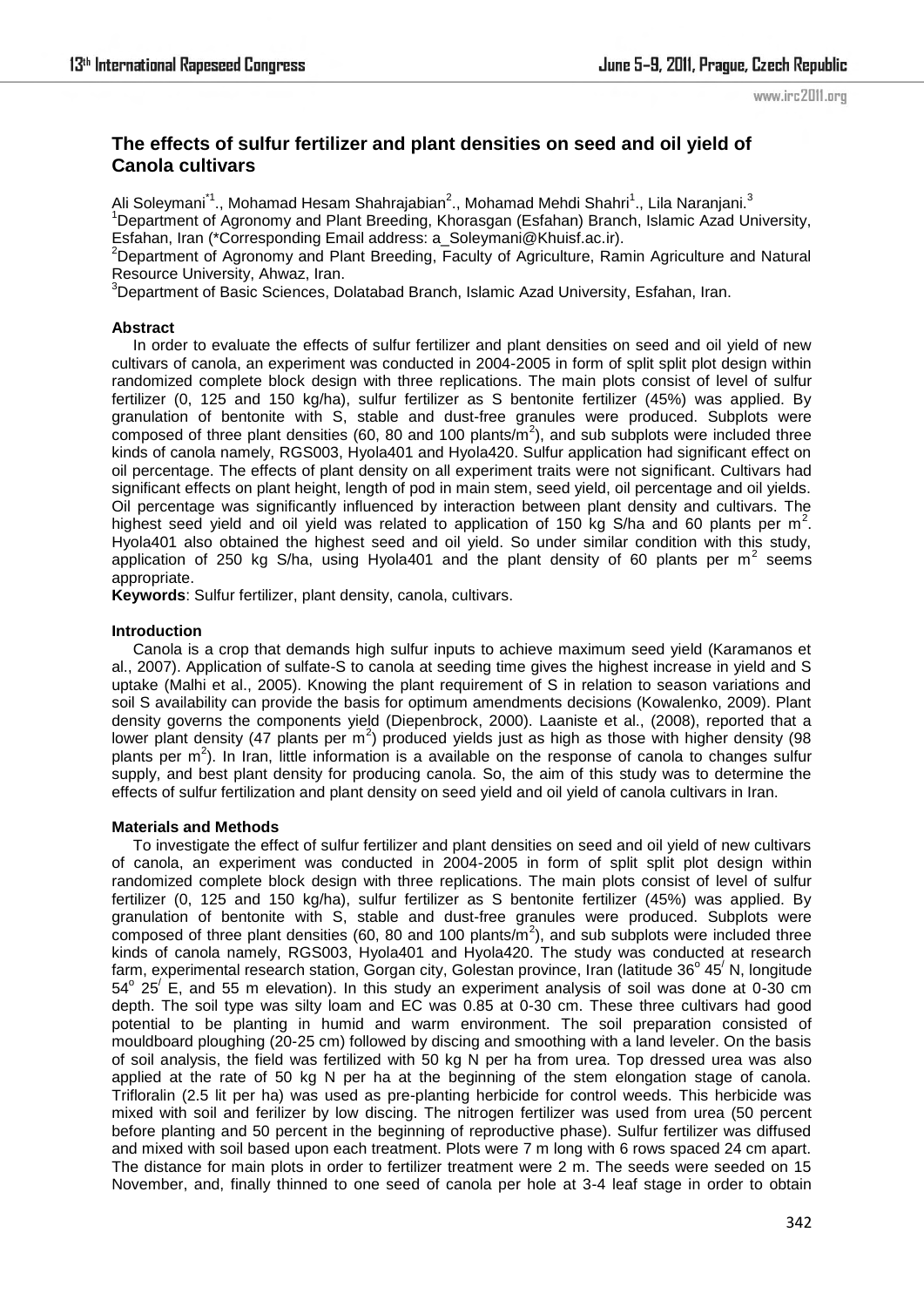www.irc2011.org

target density. The distance between plants in each row were 7, 5 and 4 cm to obtain 60, 80 and 100 plants per m<sup>2</sup>, respectively. After planting, the entire field was sprinkler irrigated until seedling establishment and then relied upon precipitation for the remainder of the season. The crop was harvested manually in May when seed moisture reduced to 14%. Rows number 1 and 6 and also up to 50 cm, primer and edge lines were discarded form sampling. Oil content was determined by nuclear magnetic resonance analyzer (NMR). Analysis of variance (ANOVA) was used to determine the significant differences. The Multiple Range Test of Duncan performed the separation means. All statistics was performed with MSTAT-C program (version 2.10).

#### **Result and Discussion**

 Sulfur application had significant effects on oil percentage (P<0.05). Seed yield and oil yield was not significantly influenced by sulfur fertilizer (Table 1). The effects of plant density on experimental traits were not significant (Table 1). The effects of cultivars on plant height, length of pod in main stem, seed yield, oil percentage and oil yield were significant (Table 1). Oil percentage was significantly influenced by interaction between plant density and cultivar (P<0.05) (Table 1). The highest plant height was related to Hyola420 (167.1 cm). The differences between Hyola420 and other cultivars were significant, but the difference between RGS003 and Hyola401 was not significant (Table 2). The maximum stem diameter was related to 60 plants per  $m^2$  (11.58 mm). In high plant densities, increased in plant height and intra specific competition cause decrease in stem diameter. Hyola401 had the highest stem diameter (11.60 mm), and minimum stem diameter was related to Hyola420 (11.16 mm). There was no significant difference between Hyola401 and other cultivars (Table 2). High length of pod is a good trait to contain more seeds in pods. The maximum length of pod in main stem was related to 60 plants per  $m^2$  (70.99 mm). The maximum length was related to Hyola401 (72.39 mm). The differences between RGS003 and other cultivars were significant. Long pods with more seeds, resulting in a greater seed yield per plant. The increase trend in seed yield was achieved from 0 to 250 kg S/ha. The difference between 250 and 0 kg S/ha was significant, but there was no significant difference between 250 and 125 kg S/ha (Table 2). A uniform distribution of plants per unit area is a prerequisite for yield stability (Diepenbrock, 2000). Hyola401 had the highest seed yield (3803 kg/ha), and the minimum seed yield was related to RGS003 (2574 kg/ha) (Table 2). The maximum oil percentage was related to no application of sulfur fertilizer (41.95%). Oil percentage was decreased from 0 to 250 kg S/ha. The highest oil percentage was related to 60 plants per  $m^2$ (41.52%). Oil percentage was decreased from 60 to 100 plants per  $m^2$ , but this trend was not significant (Table 2). The highest oil percentage was related to Hyola420 (41.94%). The difference in oil percentage between Hyola401 and Hyola420 was not significant, but the difference between Hyola420 and RGS003 was significant. The maximum oil percentage was related to Hyola420 and 60 plants per m<sup>2</sup>. The highest oil yield was related to 250 kg S/ha (1359 kg/ha). The oil percentage was decreased from 60 to 100 plants per  $m^2$ . Hyola401 had the highest oil yield (1580 kg/ha). Hyola401 had significant difference with RGS003, but there was no significant difference between Hyola401 and Hyola420.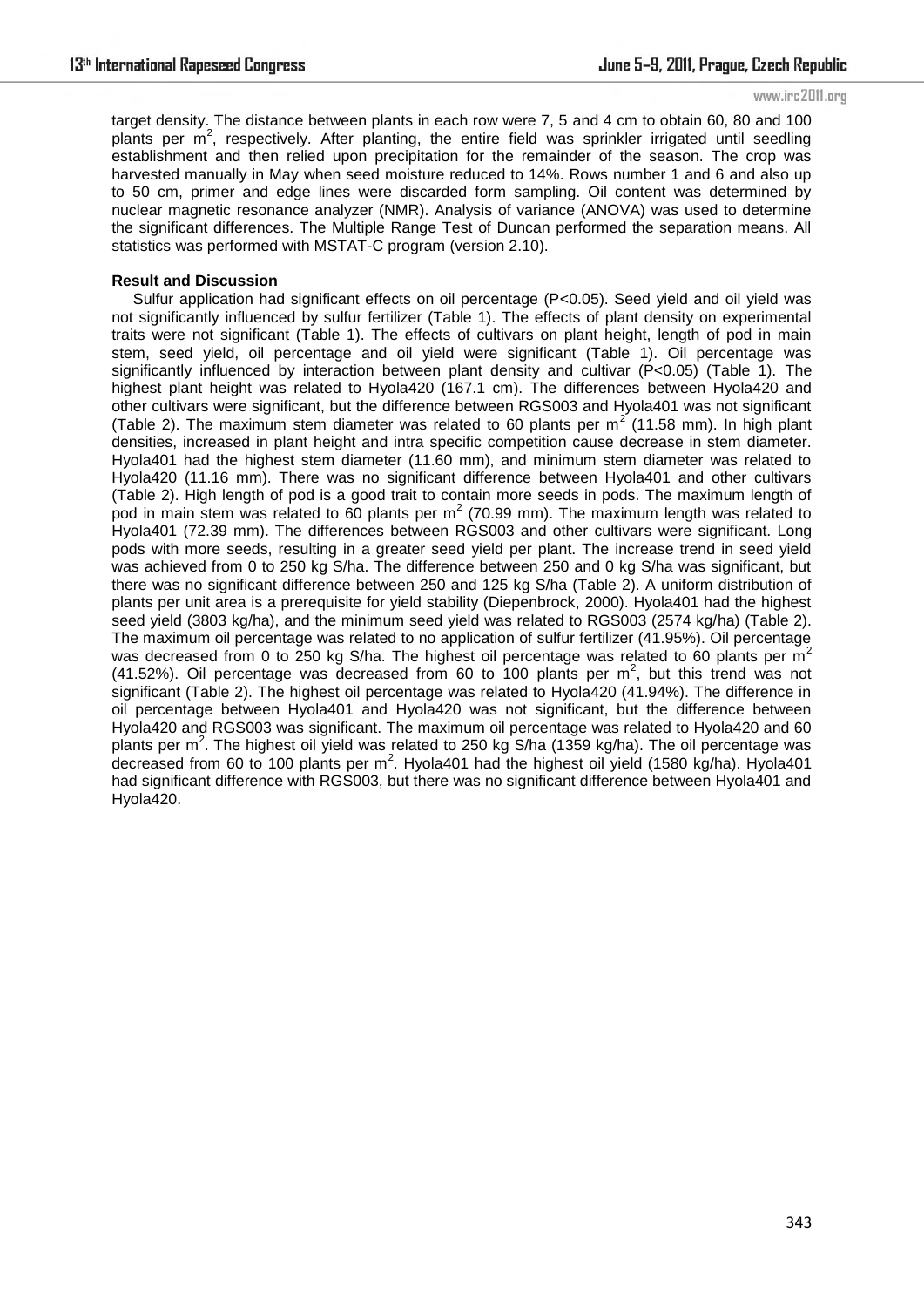www.irc2011.org

| S.O.V                                       |                           | d.f.           | Plant    | <b>Stem</b> | Length    | of | Seed        | yield | Oil        | Oil yield   |
|---------------------------------------------|---------------------------|----------------|----------|-------------|-----------|----|-------------|-------|------------|-------------|
|                                             |                           |                | height   | diameter    | pod       | in | (kg/ha)     |       | percentage | (kg/ha)     |
|                                             |                           |                | (cm)     | (mm)        | main stem |    |             |       | $(\% )$    |             |
|                                             |                           |                |          |             | (mm)      |    |             |       |            |             |
| Replication                                 |                           | $\overline{2}$ | 54.117   | 0.041       | 38.971    |    | 682646.89   |       | 21.864     | 112823.211  |
| Sulfur                                      |                           | 2              | 24.276   | 1.751       | 10.301    |    | 277901.56   |       | 16.622     | 78399.575   |
| Error (a)                                   |                           | 4              | 160.502  | 0.859       | 22.990    |    | 93956.66    |       | 7.513      | 16636.069   |
| Plant                                       |                           | $\overline{2}$ | 28.495   | 0.891       | 3.713     |    | 1612901.87  |       | 0.675      | 280764.622  |
| density                                     |                           |                |          |             |           |    |             |       |            |             |
| Sulfur                                      | $\times$                  | $\overline{4}$ | 130.170  | 0.859       | 8.027     |    | 172665.171  |       | 2.867      | 56942.485   |
| plant                                       |                           |                |          |             |           |    |             |       |            |             |
| density                                     |                           |                |          |             |           |    |             |       |            |             |
| Error (b)                                   |                           | 12             | 230.544  | 2.836       | 6.184     |    | 352652.32   |       | 17.732     | 104740.349  |
| Cultivar                                    |                           | $\overline{2}$ | 3876.269 | 1.360       | 130.374   |    | 10501928.83 |       | 15.694     | 2246293.050 |
| Sulfur                                      | $\boldsymbol{\mathsf{x}}$ | 4              | 74.107   | 0.364       | 8.268     |    | 606112.93   |       | 5.663      | 117769.699  |
| cultivar                                    |                           |                |          |             |           |    |             |       |            |             |
| Plant                                       |                           | 4              | 25.640   | 0.137       | 2.165     |    | 235403.29   |       | 10.576     | 43954.788   |
| density                                     | $\times$                  |                |          |             |           |    |             |       |            |             |
| cultivar                                    |                           |                |          |             |           |    |             |       |            |             |
| Sulfur                                      | $\boldsymbol{\mathsf{x}}$ | 8              | 50.828   | 0.495       | 9.522     |    | 317104.62   |       | 1.148      | 59367.331   |
| plant                                       |                           |                |          |             |           |    |             |       |            |             |
| density                                     | $\boldsymbol{\mathsf{x}}$ |                |          |             |           |    |             |       |            |             |
| cultivar                                    |                           |                |          |             |           |    |             |       |            |             |
| Error (c)                                   |                           | 36             | 79.267   | 0.829       | 9.483     |    | 534897.83   |       | 3.982      | 70509.083   |
| significant at 0.05 significance in F-tests |                           |                |          |             |           |    |             |       |            |             |

**Table 1-** Analysis of variance for experimental characteristics.

\*significant at 0.001 significance in F-tests

**Table 2-** Mean comparison for plant height (cm), stem diameter (mm), length of pod in main stem (mm), seed yield (kg/ha), oil percentage (%), and oil yield (kg/ha).

| .,,<br>Treatment | $\cdots$ g $\cdots$ r $\cdots$<br>Plant height | `ອັ<br><b>Stem</b> | $\cdot$ , , .<br>οf<br>Length | \`` <i>`J'```</i> ~`/`<br>Seed yield | Oil        | Oil yield |
|------------------|------------------------------------------------|--------------------|-------------------------------|--------------------------------------|------------|-----------|
|                  |                                                | diameter           | pod in main                   |                                      | percentage |           |
|                  |                                                |                    | stem                          |                                      |            |           |
| Sulfur           |                                                |                    |                               |                                      |            |           |
| fertilizer       |                                                |                    |                               |                                      |            |           |
| (kg/ha)          |                                                |                    |                               |                                      |            |           |
| 0                | 152.6a                                         | 11.43a             | 70.05a                        | 3132a                                | 41.95a     | 1308a     |
| 125              | 153.0a                                         | 11.23a             | 70.23a                        | 3208a                                | 41.45ab    | 1336a     |
| 250              | 154.4a                                         | 11.16a             | 71.46a                        | 3309a                                | 40.42b     | 1359a     |
| Plant density    |                                                |                    |                               |                                      |            |           |
| (plants/ $m^2$ ) |                                                |                    |                               |                                      |            |           |
| 60               | 152.4a                                         | 11.58a             | 70.99a                        | 3446a                                | 41.52a     | 1410a     |
| 80               | 154.5a                                         | 11.24a             | 70.47a                        | 3327ab                               | 41.33a     | 1399a     |
| 100              | 155.8a                                         | 11.07a             | 70.27a                        | 2976b                                | 41.14a     | 1228a     |
| Cultivar         |                                                |                    |                               |                                      |            |           |
| Hyola401         | 145.6b                                         | 11.60a             | 72.39a                        | 3803a                                | 41.50ab    | 1580a     |
| Hyola420         | 167.1a                                         | 11.16a             | 71.22ab                       | 3371b                                | 41.94a     | 1430ab    |
| <b>RGS003</b>    | 147.3b                                         | 11.27a             | 68.13b                        | 2574b                                | 40.35b     | 1023b     |

Common letters within each column do not differ significantly.

# **Conclusion**

 So under similar condition with this study, application of 250 kg S/ha, using Hyola401 and the plant density of 60 plants per  $m^2$  seems appropriate.

# **References**

- 1- Diepenbrock, W. 2000. Yield analysis of winter oilseed rape (Brassica napus L.): a review. Field Crops Research. 67: 35-49.
- 2- Karamanos, R. E. Goh, T. B., Flaten, D. N. 2007. Nitrogen and sulphur fertilizer management for growing canola on sulphur sufficient soils. Canadian Journal of Plant Science. 87(2): 201- 210.
- 3- Kowalenko, C. G. 2009. Availability of single spring application of three sulphur fertilizer to grass under humid weather conditions. Canadian Journal of Soil Science. 89(4): 511-519.